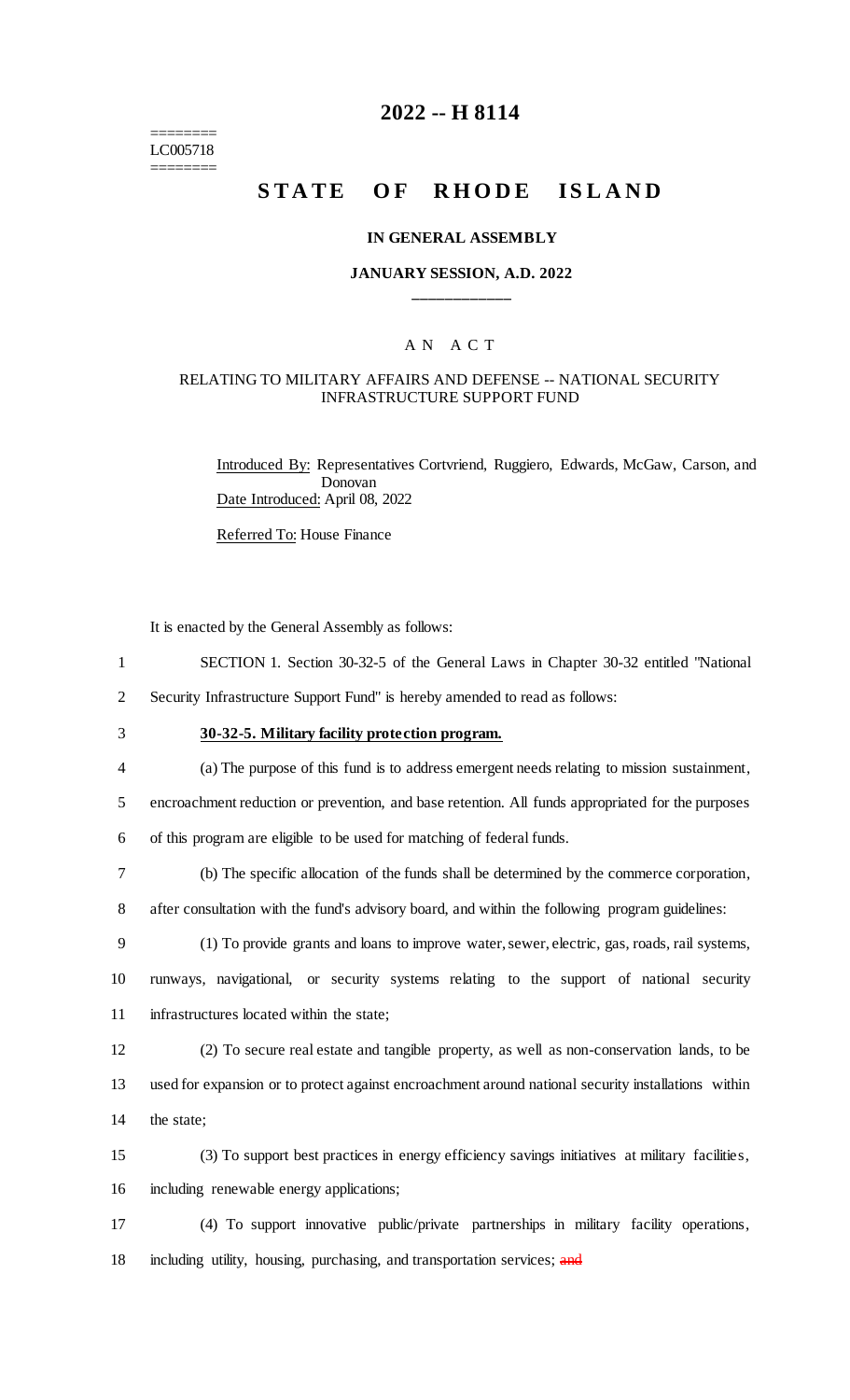- 1 (5) To provide grants to increase the mission-related capabilities of the national security
- 2 infrastructures located within the state; and
- 3 (6) To provide grants and loans to improve, maintain and operate Burma Road located in
- 4 Middletown and Portsmouth which is owned by the United States government. The general
- 5 assembly shall appropriate a sum of not less than fifty thousand dollars (\$50,000) for an economic
- 6 impact study to substantiate any grant or loan provided by this subsection.
- 7 SECTION 2. This act shall take effect upon passage.

======== LC005718 ========